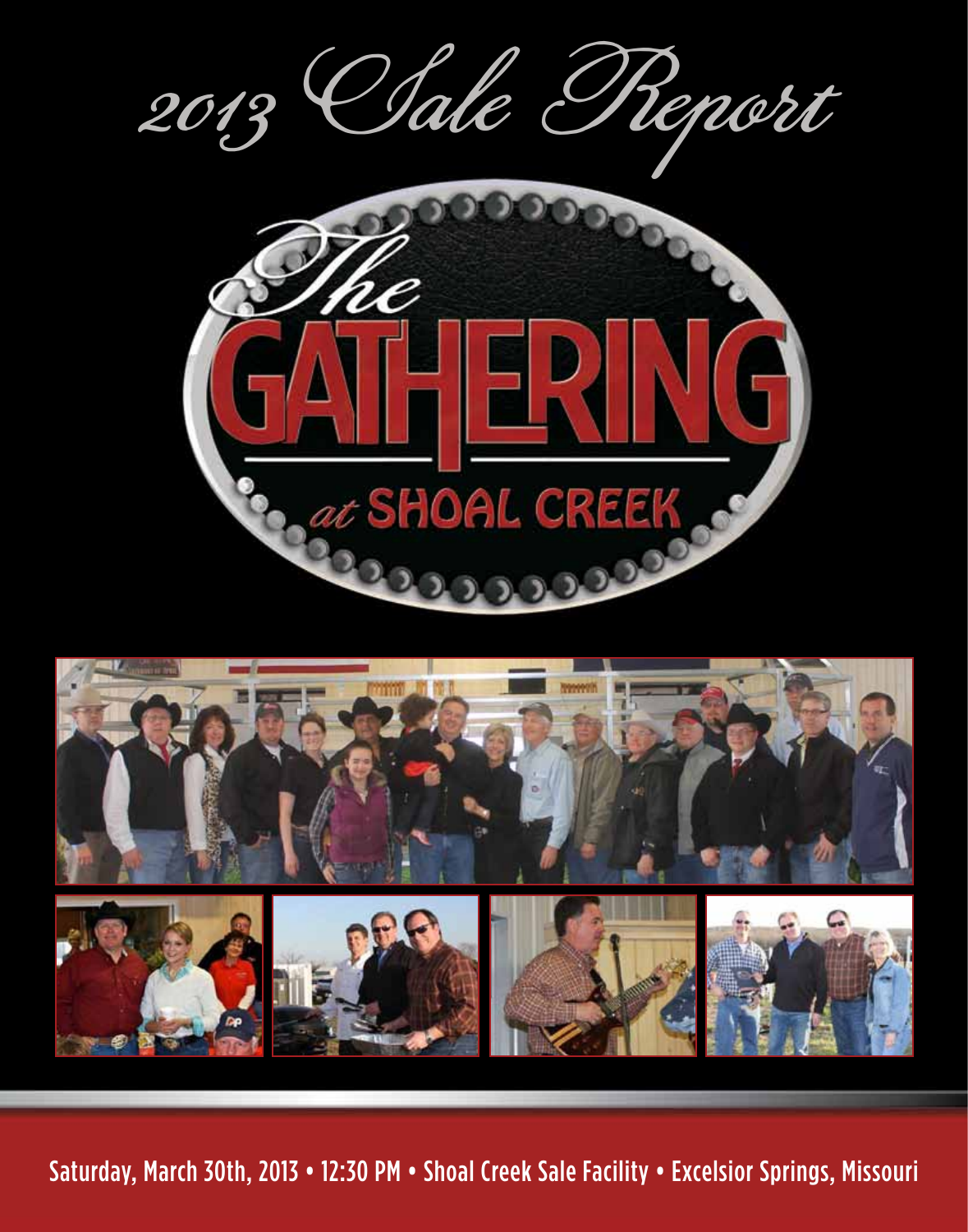# THE GATHERING Clare Prenant

The 2013 Edition of " The Gathering at Shoal Creek" took place on March 30th at 12:30pm at the Shoal Creek Land and Cattle sale facility in Excelsior Springs, MO. Ed and Kathi Rule truly rolled out the red carpet for this year's event. As expected, the food and hospitality were second-to-none and Friday night's music entertainment was enjoyed by all. Shoal Creek Cattle Manager JR Richburg and herdsman Scott Akey battled through the adverse weather conditions leading up to the sale and had the cattle and facility in prime shape. They, along with all of the sale's guest breeders, assembled an outstanding set of cattle and genetic lots and they were all presented very well sale day.

There was a huge crowd on hand and they made this year's event a great success.



#### AJSA South Central Fund Raiser

*This basket full of fine chocolate was donated by Mark & Jame Krieger with all proceeds going to the AJSA South Central Regional. Craig McCallum of Circle M Farms, TX purchased the basket for \$550 and donated it back with the second purchase by Ed Rule of Shoal Creek for \$ 450. Picture here is Ed & Kathi's granddaughter.*





SVF Steel Force S701 x SAFN Glamour 11J – Open Heifer Breeder: Shoal Creek Land & Cattle Buyer: Theresa Claeys, Winnebago, MN



SC Cottontail's Dream Z116 \$12,000 1/2 Embryo Interest



CNS Pays To Dream T759 x KenCo Miley Cottontail – Open Heifer Breeder: Shoal Creek Land & Cattle Buyer: Weldon Brady, Warrensburg, MO

**SC Driven Ms. Ruby Z8** 



22A

Miss Zella 192<br>
57.400



Dikemans Sure Bet x Natasha 10N – Open Heifer Breeder: Dikeman Simmentals Buyer: Circle H Simmental, Hudson, SD





HC Power Drive 88H x SC Show Me Ruby T8 – Open Heifer Breeder: Shoal Creek Land & Cattle Buyer: Gonsior Simmentals, Fullerton, NE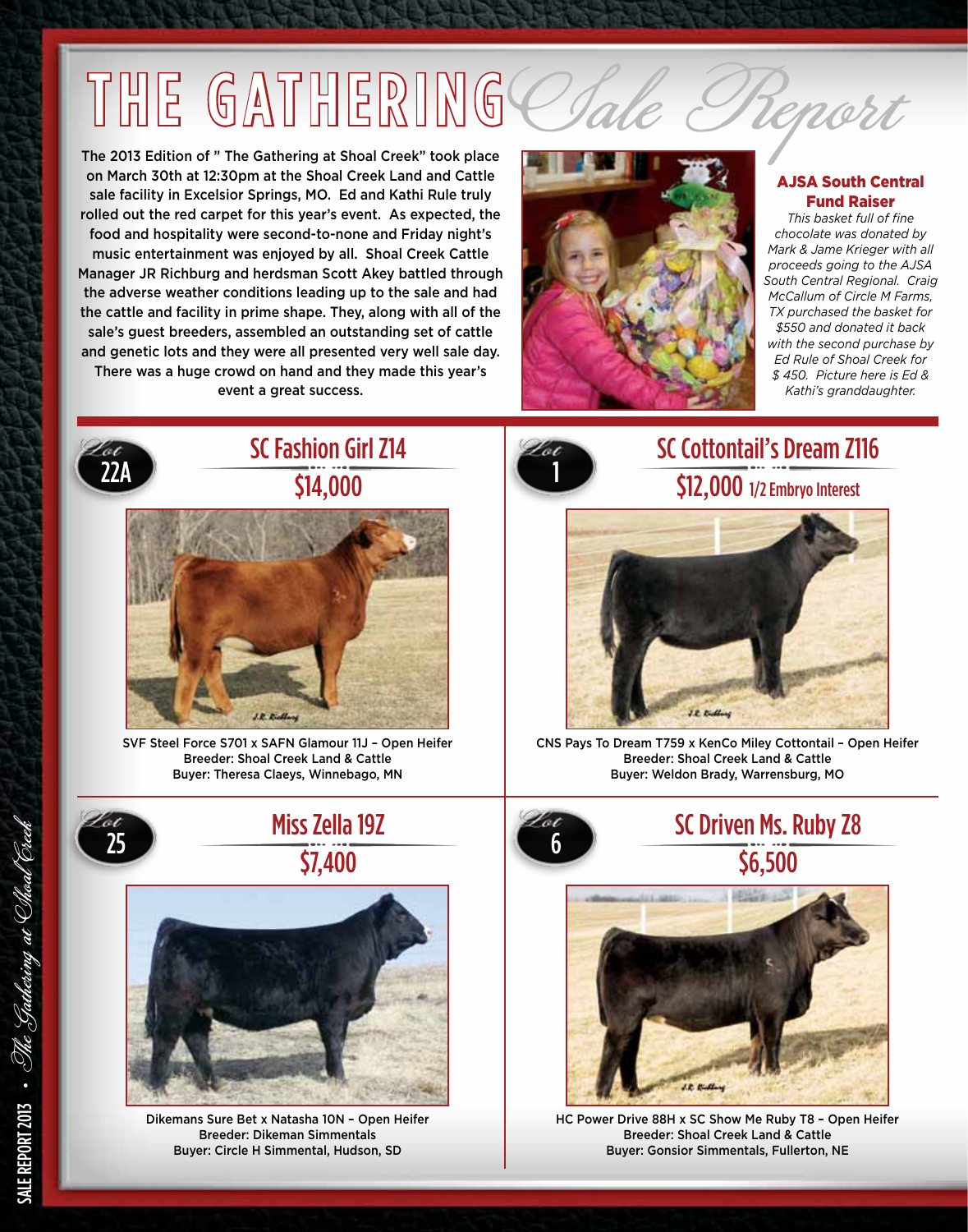